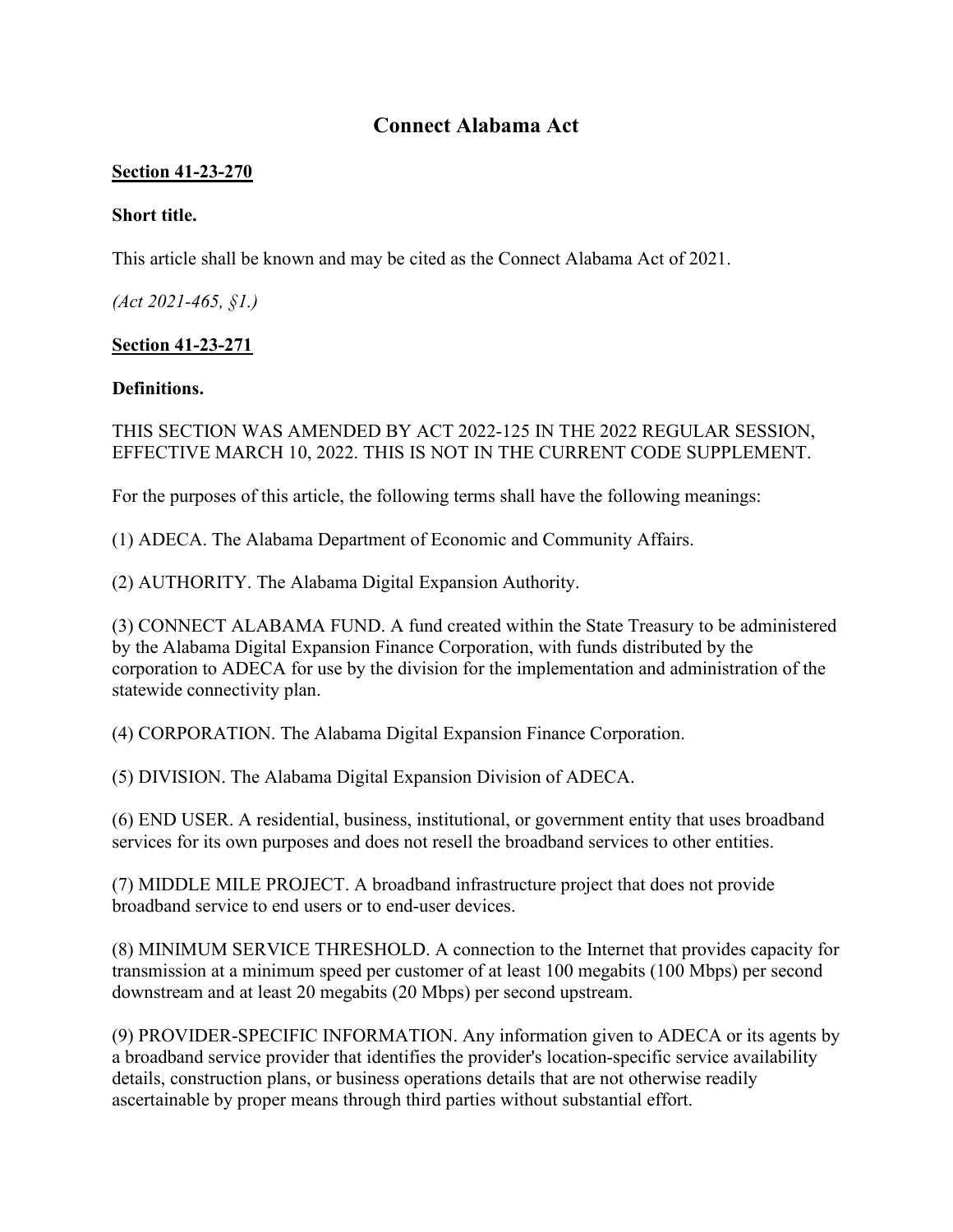(10) RURAL AREA. Any area within this state not included within the boundaries of any incorporated city or town having a population of more than 25,000 inhabitants, according to the last federal census.

(11) UNSERVED AREA. Any area that is determined by the division to not have at least one provider of terrestrial broadband service that offers a connection to the Internet that meets or exceeds the minimum service threshold.

*(Act 2021-465, §2; Act 2022-125, §1.)*

## **Section 41-23-271**

## **Definitions.**

### THIS SECTION WAS AMENDED BY ACT 2022-125 IN THE 2022 REGULAR SESSION, EFFECTIVE MARCH 10, 2022. THIS IS NOT IN THE CURRENT CODE SUPPLEMENT.

For the purposes of this article, the following terms shall have the following meanings:

(1) ADECA. The Alabama Department of Economic and Community Affairs.

(2) AUTHORITY. The Alabama Digital Expansion Authority.

(3) CONNECT ALABAMA FUND. A fund created within the State Treasury to be administered by the Alabama Digital Expansion Finance Corporation, with funds distributed by the corporation to ADECA for use by the division for the implementation and administration of the statewide connectivity plan.

(4) CORPORATION. The Alabama Digital Expansion Finance Corporation.

(5) DIVISION. The Alabama Digital Expansion Division of ADECA.

(6) END USER. A residential, business, institutional, or government entity that uses broadband services for its own purposes and does not resell the broadband services to other entities.

(7) MIDDLE MILE PROJECT. A broadband infrastructure project that does not provide broadband service to end users or to end-user devices.

(8) MINIMUM SERVICE THRESHOLD. A connection to the Internet that provides capacity for transmission at a minimum speed per customer of at least 100 megabits (100 Mbps) per second downstream and at least 20 megabits (20 Mbps) per second upstream.

(9) PROVIDER-SPECIFIC INFORMATION. Any information given to ADECA or its agents by a broadband service provider that identifies the provider's location-specific service availability details, construction plans, or business operations details that are not otherwise readily ascertainable by proper means through third parties without substantial effort.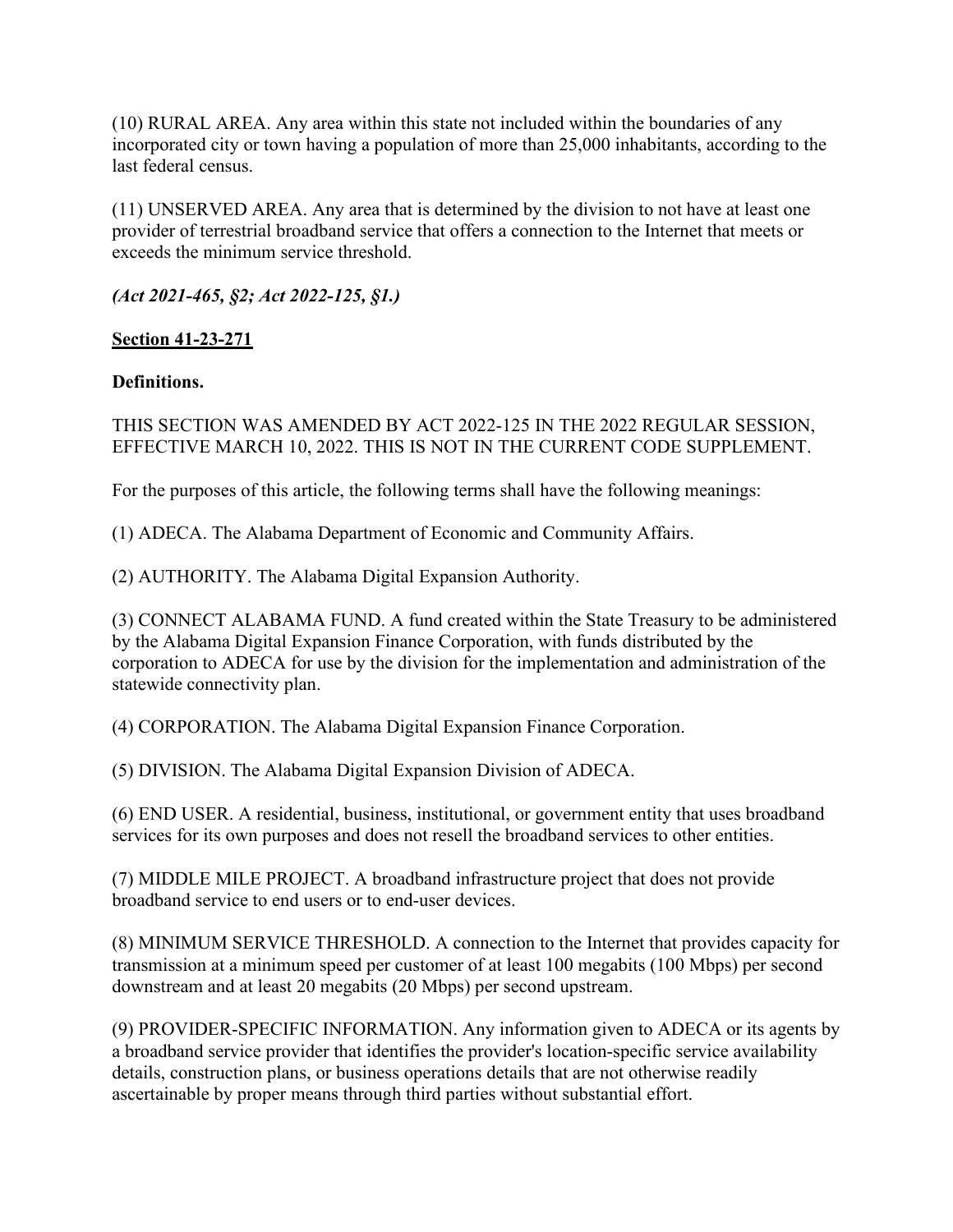(10) RURAL AREA. Any area within this state not included within the boundaries of any incorporated city or town having a population of more than 25,000 inhabitants, according to the last federal census.

(11) UNSERVED AREA. Any area that is determined by the division to not have at least one provider of terrestrial broadband service that offers a connection to the Internet that meets or exceeds the minimum service threshold.

*(Act 2021-465, §2; Act 2022-125, §1.)*

## **Section 41-23-273**

## **Alabama Digital Expansion Division - Creation; division chief; committees.**

## THIS SECTION WAS AMENDED BY ACT 2022-125 IN THE 2022 REGULAR SESSION, EFFECTIVE MARCH 10, 2022. THIS IS NOT IN THE CURRENT CODE SUPPLEMENT.

(a) The Alabama Digital Expansion Division is created as a division of ADECA. The division shall be run by a division chief, who shall be appointed by the Director of ADECA, with the approval of the Governor, from a list of three nominees submitted by the authority. The division chief shall report to, and be under the direct supervision of, the Director of ADECA. The division chief shall carry out the functions and duties of the division. The division chief shall be knowledgeable in matters relating to broadband and shall have no financial interest in any broadband or related business or enterprise which would conflict or be inconsistent with his or her duties as division chief. The division chief shall be employed in the exempt service.

(b) The division chief shall have the power and authority necessary to carry out the functions and duties of the division. All functions and duties of the division shall be exercised by the division chief or through such employees or other individuals the division chief may designate. In the performance and exercise of such powers, authorities, functions, and duties, the division chief and other employees of the division shall be subject to all legal requirements, restrictions, limitations, conditions, and penalties, whether civil or criminal. These powers, authorities, functions, and duties include, but are not limited to, the following:

(1) Exercise duties as the chief executive of the division and exercise, consistent with this article and other applicable laws, all the powers, authority, and duties vested by this article and any other applicable ADECA policies and regulations or laws providing for the operation of the division.

(2) Employ, with the approval of the Director of ADECA, all individuals necessary for the efficient operation of the division, including professional, technical, clerical, and other staff, including attorneys, special counsel, and consultants as are necessary to accomplish the objectives of this article.

(3) Enter into nondisclosure agreements to protect proprietary information. All provider-specific information provided under a nondisclosure agreement shall be presumed confidential and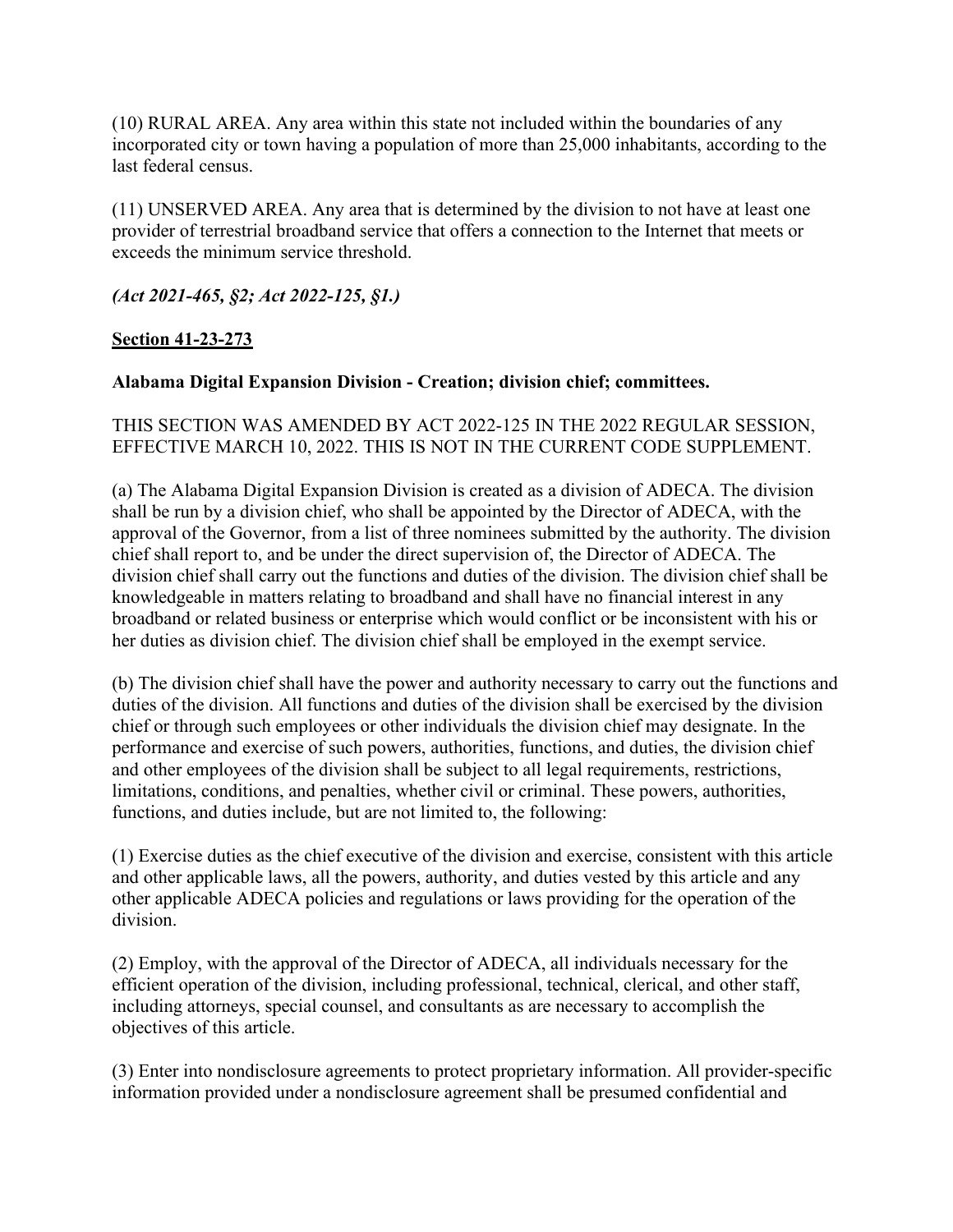proprietary and shall not be considered a public record. Provider-specific information shall not be released to any person other than to the submitting broadband services provider and to appropriate ADECA staff, agents, or contractors without the express written consent of the submitting broadband services provider. Provider-specific information shall only be used for broadband mapping, policy development, grant eligibility purposes, and furthering the broadband goals of the state.

(c) Upon approval by the Director of ADECA, the division chief may establish technical and other advisory committees to advise the division with respect to specific objectives.

## *(Act 2021-465, §4; Act 2022-125, §1.)*

## **Section 41-23-274**

## **Alabama Digital Expansion Division - Powers and duties.**

THIS SECTION WAS AMENDED BY ACT 2022-125 IN THE 2022 REGULAR SESSION, EFFECTIVE MARCH 10, 2022. THIS IS NOT IN THE CURRENT CODE SUPPLEMENT.

The division, in collaboration with the authority, shall have all of the following powers and duties:

(1) To promote the expansion and availability of high-speed broadband networks, services, and technologies throughout the state, including, but not limited to, rural areas, underserved areas, and unserved areas of the state.

(2) To develop and begin executing a statewide connectivity plan, as approved by the authority, to facilitate the expansion and availability of high-speed broadband networks, services, and technologies throughout the state, including a timeline for implementation of the plan. The Director of ADECA shall submit the proposed plan to the authority for approval on or before July 1, 2022. The plan must consider the need for broadband expansion in rural areas, underserved areas, and unserved areas, as well as any other obstacles to broadband adoption. It shall include recommendations for funding, and plans for implementation of the following objectives, including, but not limited to:

a. Evaluation of the state's existing long-haul and middle mile network.

b. Projects for the development and expansion of a secure, reliable, robust, multi-purpose, and high-quality long-haul and middle mile fiber network throughout the state. Projects shall be implemented in the most cost effective and efficient manner for the state and should utilize existing, available infrastructure where it is consistent with the plan and meets the speeds, service quality, and other priorities established by this article, the plan, or the authority.

c. Projects for providing last-mile infrastructure and lit services for specific applications and use cases that are determined by the division to be a priority supported by the network or portions of the network funded under the statewide connectivity plan.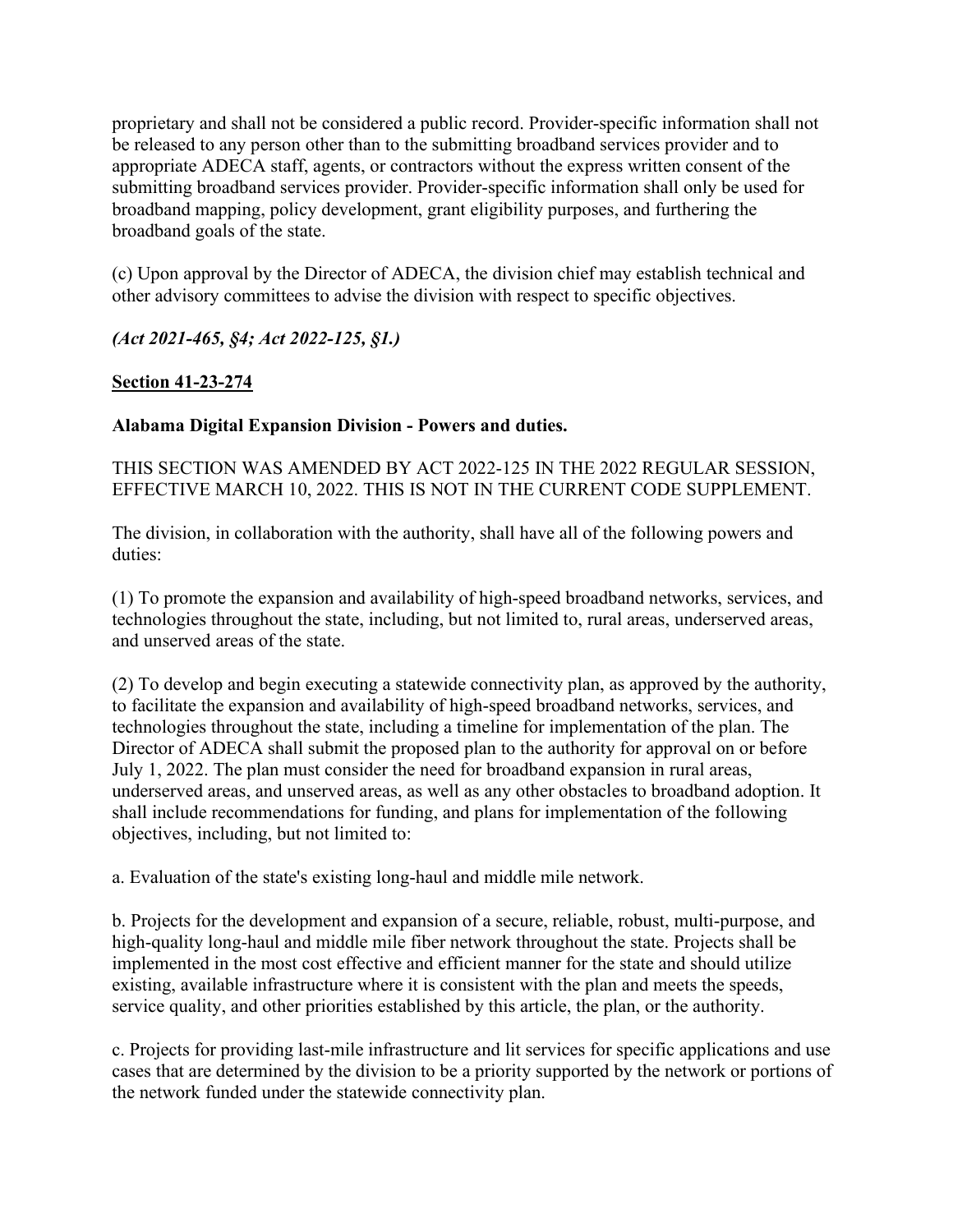d. Consideration of suggestions and recommendations of the Alabama Supercomputer Authority.

(3) To implement the authority-approved statewide connectivity plan and to enter into contracts and leases for purposes consistent with the priorities of the plan. In developing the statewide connectivity plan, the division may seek input from incumbent Internet service providers, other service providers, and other owners and operators of infrastructure involved in providing highspeed broadband service.

(4) To establish and administer the Connect Alabama grant programs, in collaboration with the authority, for the purpose of promoting the deployment and adoption of high-speed broadband Internet networks, services, and technologies throughout the state, including, but not limited to, rural areas, underserved areas, and unserved areas of the state consistent with the requirements of this article. Funds received by the Connect Alabama Fund shall be expended by the division for the extension of last-mile infrastructure in unserved areas at minimum speeds as determined by the statewide connectivity plan, as well as the establishment and administration of a middle mile program and line extension program. ADECA may establish additional Connect Alabama grant programs in accordance with the goals of the statewide connectivity plan. The funding amounts for programs established under this article shall be evaluated for increase or decrease annually with recommendations from the division and approval by the authority. All funds received for the Connect Alabama grant program shall be expended according to the statewide connectivity plan, as identified by the division, and subject to any applicable legal requirements. Federal and other funds received by ADECA or the Connect Alabama Fund shall be expended by the division in accordance with the statewide connectivity plan and any legal requirements applicable to those funds.

(5) To adopt rules and policies, as approved by ADECA, within 90 days of establishing and receiving the initial funding for the statewide connectivity plan, to administer the program and to begin to accept applications for grants, including any rules necessary to meet the future needs of the grant program.

(6) To develop strategies and support efforts to attract and leverage grant funds, federal resources, and private investment in furtherance of this article.

(7) To accept and receive funds, gifts, grants, property, labor, or other monetary or in-kind contributions of any type or from any source, including, but not limited to, federal and state grants, appropriations, loans, and loan guarantees.

(8) To administer the distribution of funds, grants, loans, loan guarantees, or other funds and resources received by the division and to ensure that grant funds awarded under this article are used for the purposes specified in this article.

(9) To promote and encourage private investments and applications for available grants.

(10) To perform any other actions necessary or convenient for the implementation and administration of this article and in compliance with state and federal law.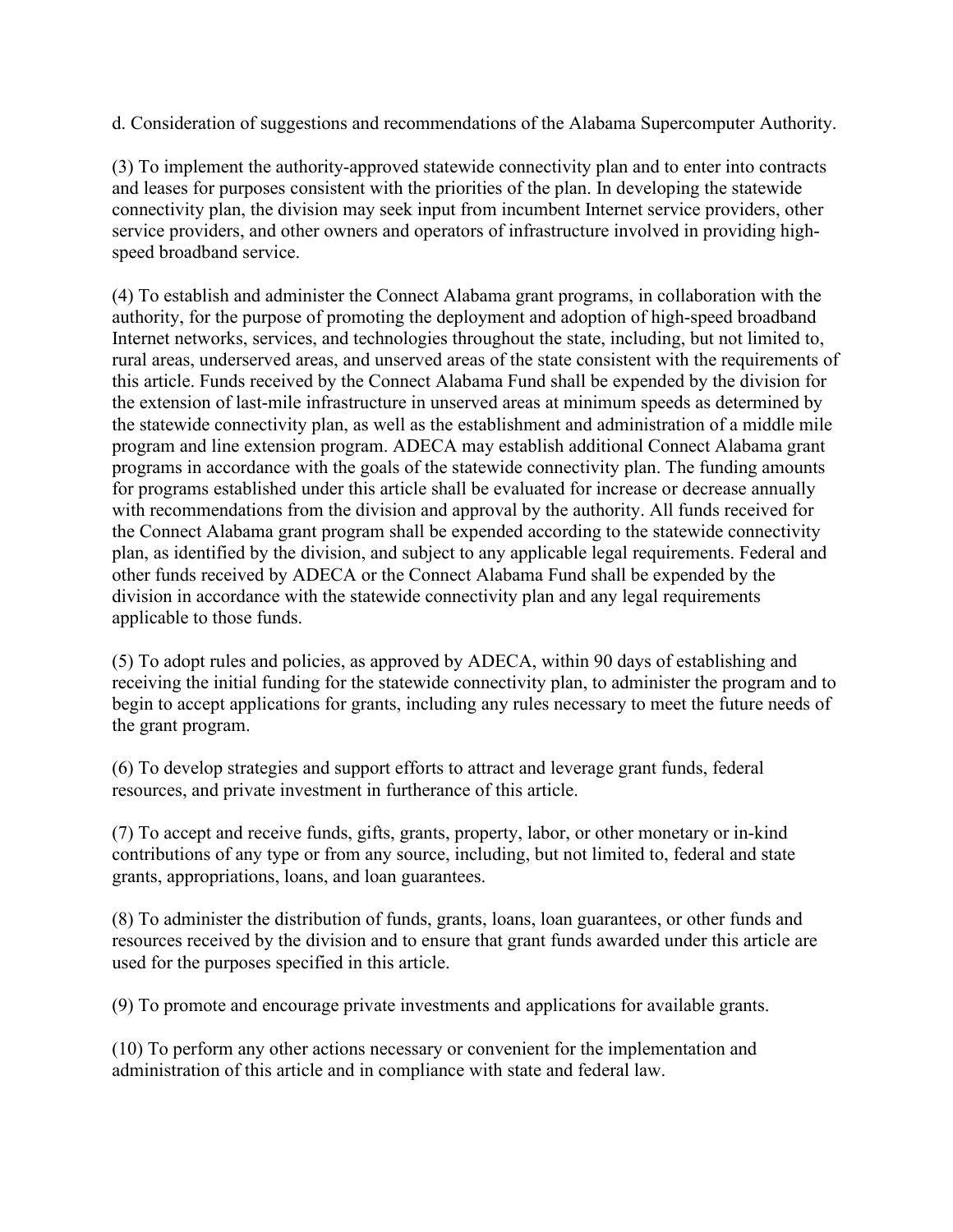*(Act 2021-465, §5; Act 2022-125, §1.)*

#### **Section 41-23-275**

#### **Applicability of code of ethics.**

Members of the authority, the division chief, and employees of the division shall be subject to Chapter 25 of Title 36.

*(Act 2021-465, §6.)*

#### **Section 41-23-276**

#### **Applicability of Open Meetings Act.**

Meetings of the authority are subject to the requirements of Chapter 25A of Title 36.

*(Act 2021-465, §7.)*

#### **Section 41-23-277**

#### **Contracts and leases.**

The division may enter into contracts and leases for any and all purposes that are in furtherance of this article or consistent with these purposes. The division shall comply with any competitive bid requirements in Article 2 of Chapter 16 and Chapter 2 of Title 39 and any requirements relating to the procurement of professional service providers in Section 41-16-72.

*(Act 2021-465, §8.)*

#### **Section 41-23-278**

#### **Connect Alabama Fund.**

(a) There is created within the State Treasury the Connect Alabama Fund to be administered by the corporation. Appropriations by the Legislature, federal funds, gifts, grants, and other donations from any source that are received by the corporation shall be deposited into the Connect Alabama Fund to be distributed by the corporation to ADECA for use by the division for the implementation and administration of the statewide connectivity plan, including for the payment of the salaries of the division chief and any other employees and for the operating and administrative expenses of the authority and ADECA for the division.

(b) Any funds that are unspent at the end of a fiscal year shall be carried over for use by the division in the next fiscal year. Any interest earned from these funds shall be credited to the Connect Alabama Fund.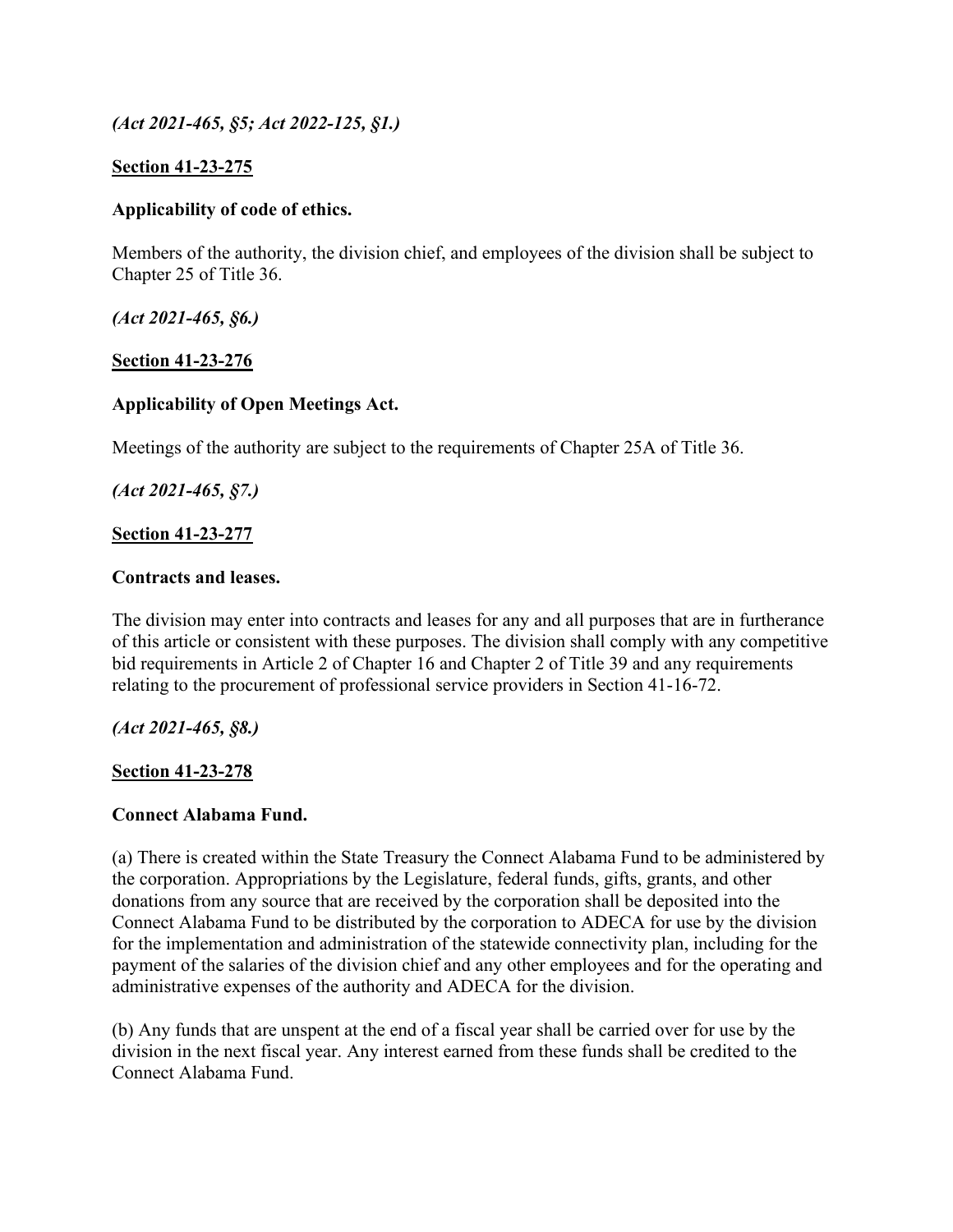## *(Act 2021-465, §9.)*

## **Section 41-23-279**

### **Statewide research and education network.**

The authority shall make it a priority to consider the need for a statewide research and education network and may engage a third party consultant to develop recommendations for such a network. Upon a majority vote of its members, the authority may create an entity that will assist the state in the development of a statewide research and education network and other cooperative ventures of innovative technological significance to advance higher education, research, health care, and economic development for the state's universities, university health care systems, research institutions, and the Alabama Community College System. The authority shall prioritize a higher education research network and consult with all two-year and four-year institutions and the Alabama Community College System on the development of the network.

*(Act 2021-465, §10.)*

#### **Section 41-23-280**

#### **Alabama Digital Expansion Finance Corporation.**

(a) The Alabama Digital Expansion Finance Corporation is hereby created as a public corporation of the State of Alabama. The corporation shall have perpetual existence, subject to the provisions for dissolution of the corporation provided in this article. The corporation shall consist of the following members:

- (1) The Governor, who shall be the chair.
- (2) The Lieutenant Governor, who shall be the vice chair.
- (3) The Director of Finance, who shall be the secretary.
- (4) The Speaker of the House of Representatives.
- (5) The President Pro Tempore of the Senate.
- (6) The Chair of the Senate Finance and Taxation General Fund Committee.
- (7) The Chair of the Senate Finance and Taxation Education Committee.
- (8) The Chair of the House Ways and Means General Fund Committee.
- (9) The Chair of the House Ways and Means Education Committee.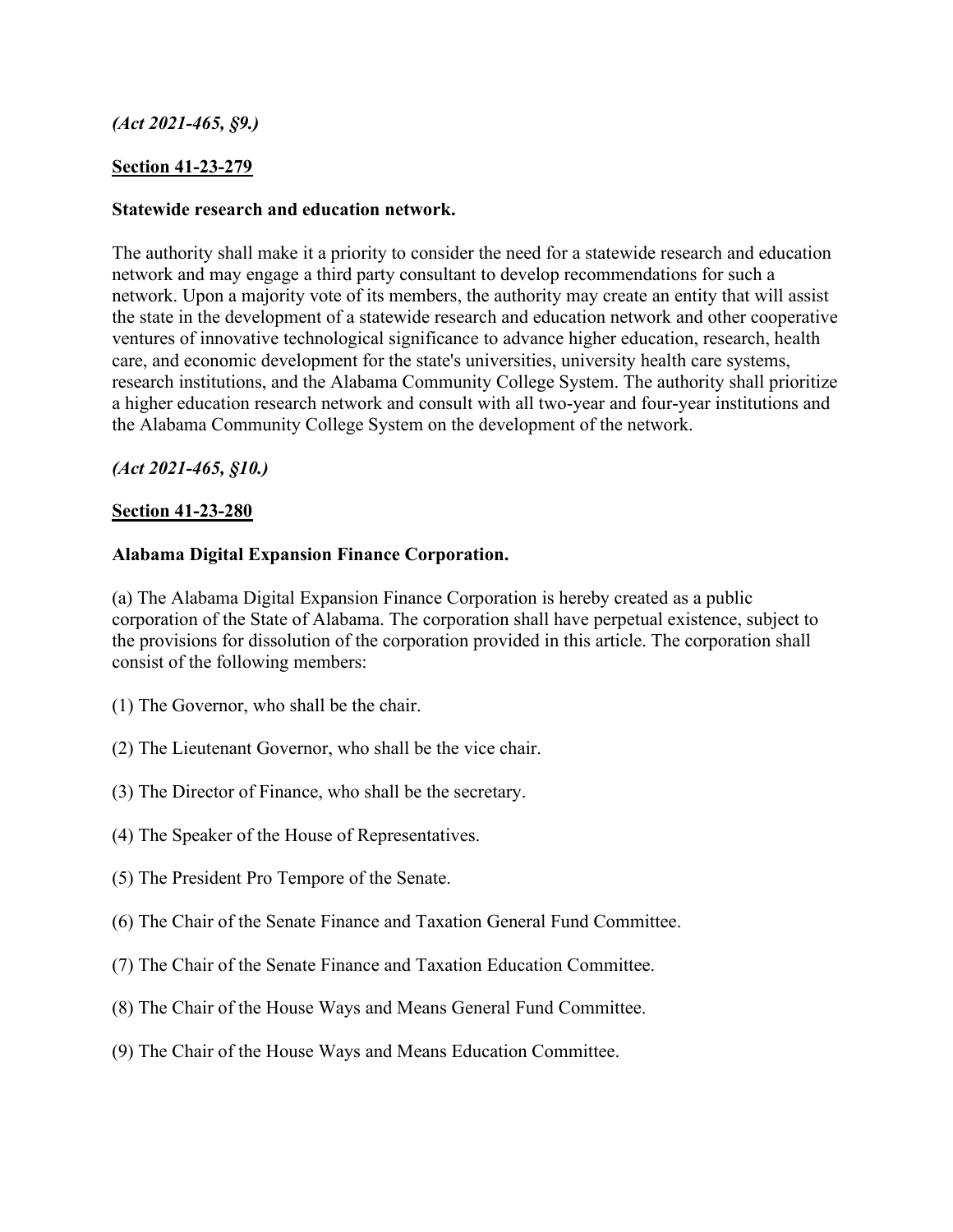(10) The ranking minority member of one of the following committees, who is jointly appointed by the Minority Leader of the House of Representatives and the Minority Leader of the Senate: the Senate Finance and Taxation General Fund Committee, the Senate Finance and Taxation Education Committee, the House Ways and Means General Fund Committee, or the House Ways and Means Education Committee.

(b) Attendance by any six corporation members shall constitute a quorum to authorize the transaction of business.

(c) For purposes of this section, the following words shall have the following meanings:

(1) BONDS. Includes bonds, notes, or other evidences of indebtedness, except as otherwise provided in this article.

(2) CORPORATION. The Alabama Digital Expansion Finance Corporation.

(3) ELIGIBLE PROJECT. Includes any project that the corporation determines would expand, increase, or improve the availability of high-speed broadband networks, services, or technologies throughout the state and which qualify for funding under the statewide connectivity plan and its objectives as set forth by the division in subdivision (2) of Section 41-23-274.

(4) PERMITTED INVESTMENTS. Includes any of the following:

a. Certificates of deposit, savings accounts, deposit accounts, or money market deposit accounts that are any of the following:

1. Secured as provided in Chapter 14A of Title 41.

2. Fully insured by the FDIC.

3. Made with a bank whose unsecured, long-term obligations are rated by at least one nationally recognized securities rating agency in one of the three highest rating categories assigned by that rating agency.

b. Direct obligations of, or obligations the full and timely payment of which is guaranteed by, the United States of America, including unit investment trusts and mutual funds that invest solely in such obligations.

c. Bonds, debentures, notes, pass through securities, or other obligations issued or guaranteed by any federal agency or corporation which has been or may hereafter be created by or pursuant to an act of the Congress of the United States of America as an agency or instrumentality thereof if such obligations are either of the following:

1. Backed by the full faith and credit of the United States of America.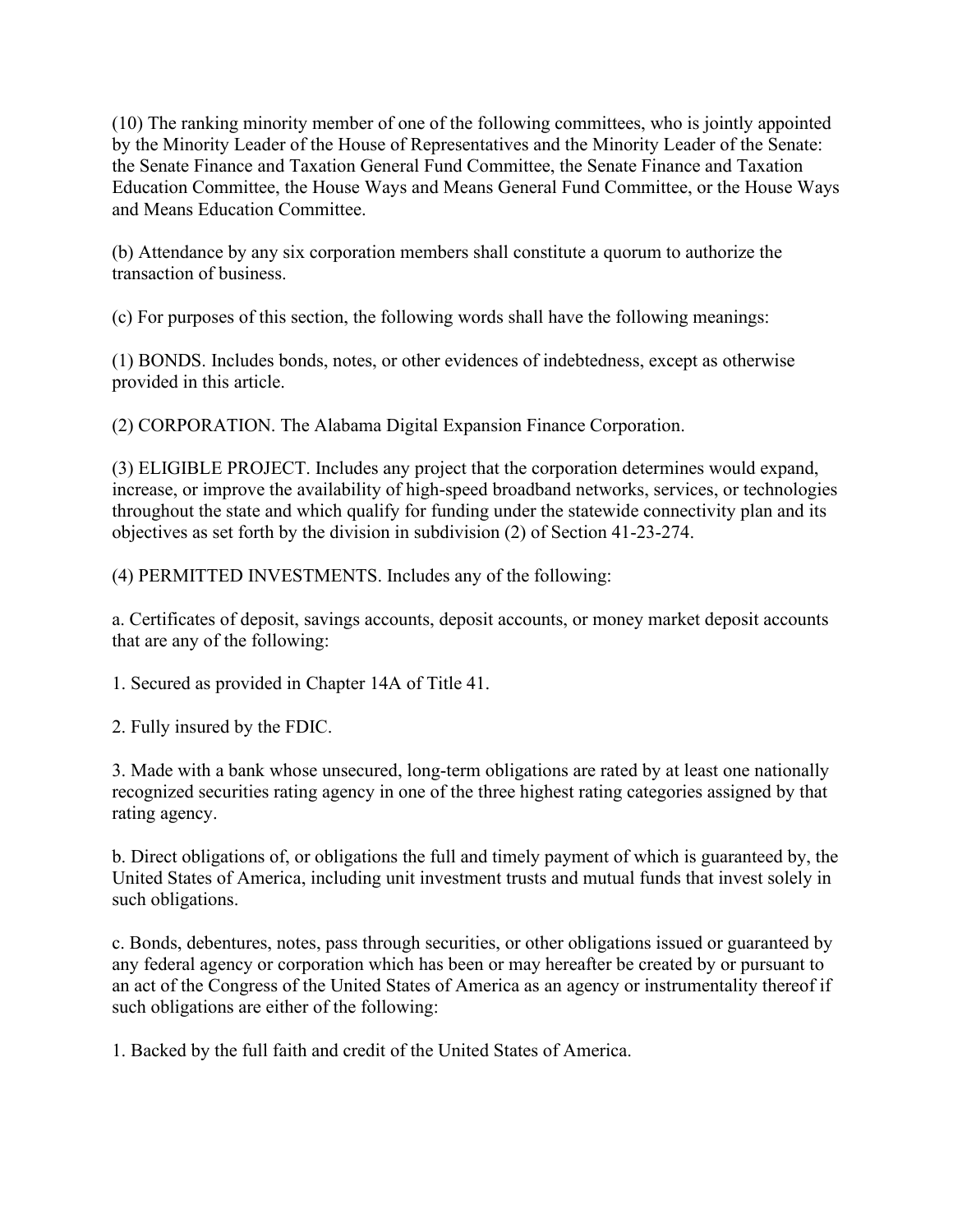2. Rated by at least one nationally recognized securities rating agency in one of the three highest rating categories assigned by the rating agency.

d. Commercial paper which is rated not less than "P-1" by Moody's Investor Service or "A-1+" by Standard and Poor's at the time of purchase.

e. Money market funds rated by at least one nationally recognized securities rating agency in one of the three highest rating categories assigned by that rating agency.

f. Bonds, warrants, notes, or other obligations issued by any state, county, or municipality that are rated by at least one nationally recognized securities rating agency in one of the three highest rating categories assigned by that rating agency.

g. Investment agreements, including, without limitation, guaranteed investment contracts, repurchase agreements, and forward purchase agreements, provided that all of the following are satisfied:

1. Any securities purchased or held pursuant to the agreement are otherwise permitted investments.

2. The counterparty's long-term debt obligations are rated by at least one nationally recognized securities rating agency in one of the three highest rating categories assigned by that rating agency.

3. The securities, if purchased, are owned by the corporation or a paying agent or trustee for any of the corporation's obligations and are held by the corporation, the paying agent, the trustee, or a third-party custodian acceptable to the corporation or, if held as collateral, are held by the corporation, the paying agent, the trustee, or a third-party custodian acceptable to the corporation with a perfected first security interest in such collateral.

h. Investment or cash management agreements with a commercial bank whose senior long-term debt obligations are, at the time of the acquisition of any such investment or cash management agreement for the account of the corporation, rated by at least one nationally recognized securities rating agency in one of the three highest rating categories assigned by that rating agency, or with a commercial bank that is owned or controlled by a bank holding company whose senior long-term debt obligations are, at the time of the acquisition of any such investment or cash management agreement for the account of the corporation, rated by at least one nationally recognized securities rating agency in one of the three highest rating categories assigned by that rating agency.

(d) The corporation shall have all power necessary, useful, or appropriate to fund, operate, and administer the corporation, and to perform its other functions including, but not limited to, the following powers:

(1) Adopt, amend, and repeal bylaws not inconsistent with this article for the administration of the corporation's affairs and the implementation of its functions.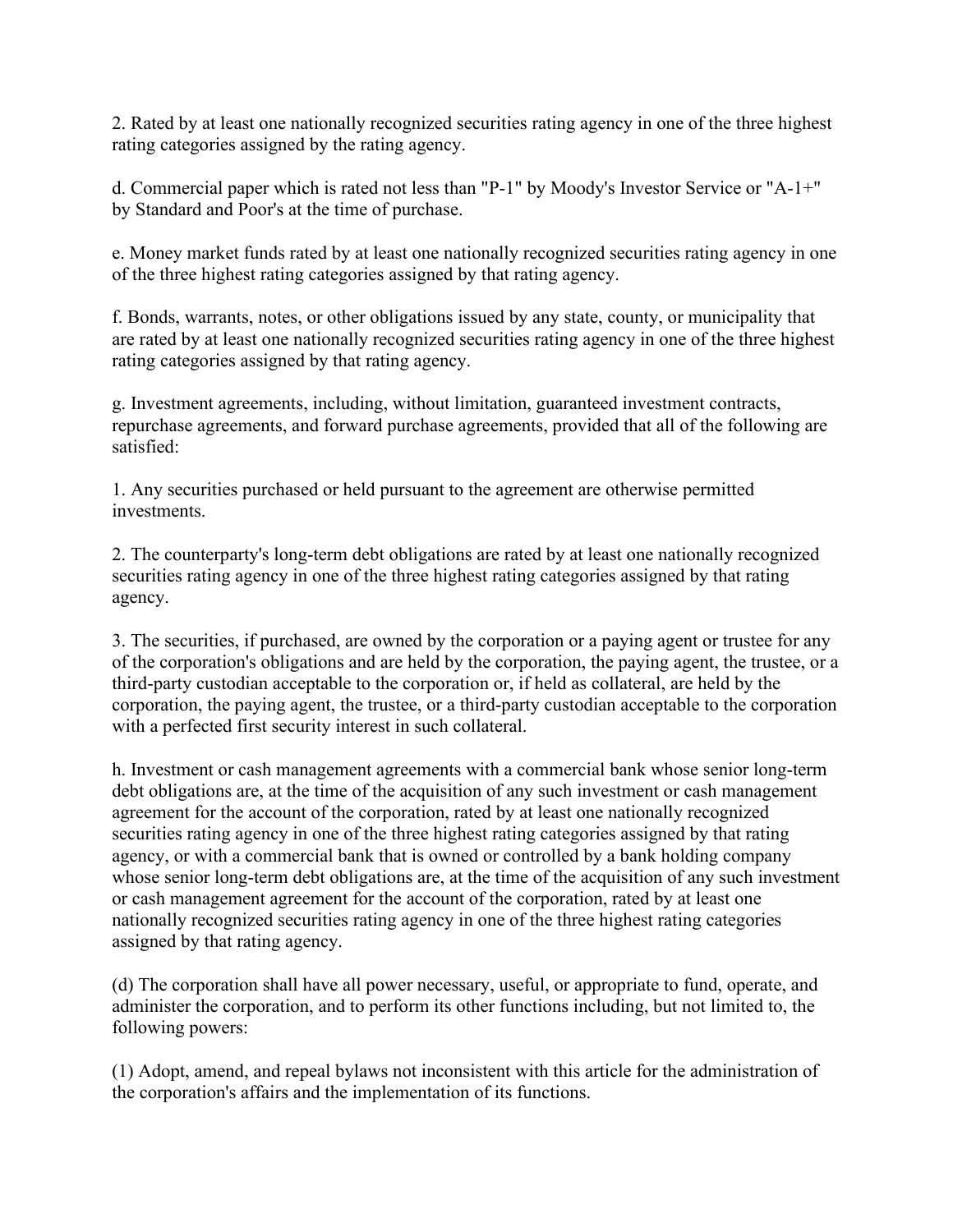(2) Sue and be sued.

(3) Have a seal and alter it at pleasure, although the failure to affix the seal does not affect the validity of an instrument executed on behalf of the corporation.

(4) Enter into contracts, arrangements, and agreements with any persons or entities and execute and deliver all contracts, agreements, and other instruments necessary or convenient to the exercise of the powers granted in this article.

(5) Enter into agreements with a department, agency, or instrumentality of the United States or of this state or another state for the purpose of planning and providing for any eligible project.

(6) Acquire by purchase, lease, donation, or other lawful means and sell, convey, pledge, lease, exchange, transfer, and dispose of all or any part of its properties and assets of every kind and character or any interest in it to further the public purpose of the corporation.

(7) Collect or authorize the paying agent or trustee under any resolution or trust indenture, as appropriate, securing any bonds to collect amounts due under any loan or funding obligations owned by the corporation, including taking the action required to obtain payment of any sums in default.

(8) Borrow money through the issuance of bonds and other forms of indebtedness as provided in this article.

(9) Expend funds to obtain accounting, management, legal, financial consulting, technical, and other professional services necessary to the operations of the corporation.

(10) Expend funds credited to the corporation as it deems necessary for the costs of administering the operations of the corporation.

(11) Apply for, receive, and accept from any source, aid, grants, contributions of money, appropriations, property, labor, or other things of value to be used to carry out the purposes of this article subject to the conditions upon which the aid, grants, or contributions are made.

(12) Appoint and employ attorneys, accountants, financial advisors, underwriters, trustees, depositories, registrars, fiscal agents, and other advisors, consultants, agents, and independent contractors as may be necessary or desirable.

(13) Do all other things necessary or convenient to carry out the purposes and powers conferred by this article.

(e) The corporation shall distribute funds received for the authority and the division to achieve the objectives of this article.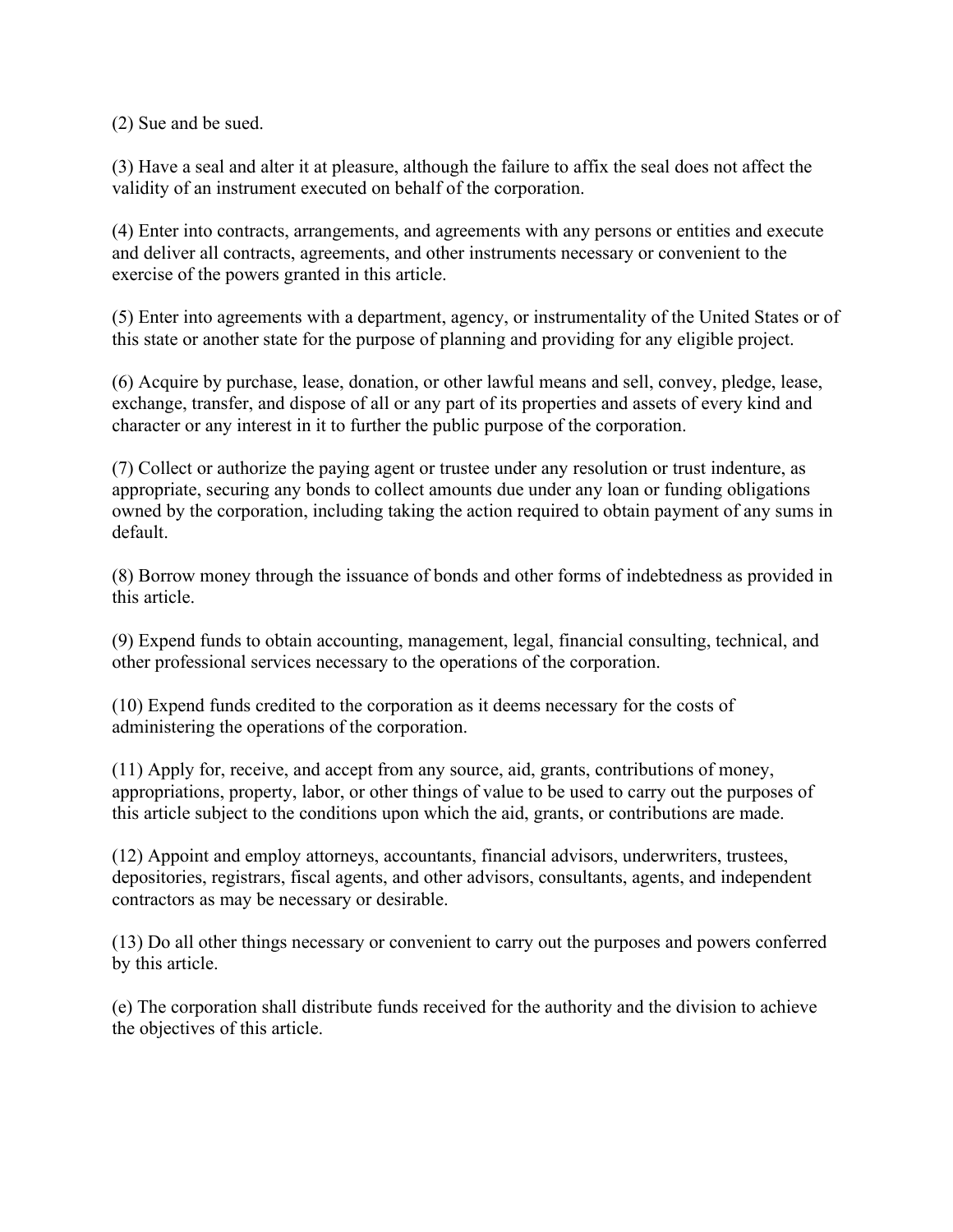(f) The corporation shall comply with any competitive bid requirements in Article 2 of Chapter 16, and Chapter 2 of Title 39, and any requirements relating to the procurement of professional service providers in Section 41-16-72.

(g) The corporation is performing an essential governmental function in the exercise of the powers conferred upon it and is not required to pay any taxes or assessments, whether state or local, upon its property or upon its operations or the income from them, or taxes or assessments upon property or loan obligations acquired or used by the corporation or upon the income from them.

(h) Neither the members nor any officer, employee, or committee of the corporation acting on behalf of it, while acting within the scope of authority granted by this article, is subject to any liability resulting from carrying out any of the powers given in this article as provided in Section 36-1-12.

(i) Money in funds or accounts of the corporation may be invested in permitted investments.

 $(j)(1)$  Whenever it shall become necessary that monies be raised for eligible projects, including monies to be used to refund any bonds then outstanding, the corporation may issue bonds in an aggregate principal amount not to exceed two hundred fifty million dollars (\$250,000,000) in any fiscal year of the state, excluding bonds issued to refund other outstanding bonds of the corporation, as provided in this article.

(2) The corporation may pledge any of its revenues or funds, including, without limitation, revenues or funds appropriated to the corporation by the Legislature, to the payment of its bonds. Bonds may also be secured by a pledge of any loan obligation or funding agreement owned by the corporation, any grant, contribution, or guaranty from the United States, the state, or any corporation, association, institution, or person, any bond insurance, guarantees, letters of credit, or other forms of credit enhancement purchased or otherwise obtained by the corporation from any public or private entity, any other property or assets of the corporation, or a pledge of any money, income, or revenue of the corporation from any source.

(3) Bonds, other financial assistance, and other obligations issued by the corporation shall not constitute an obligation or debt of this state, or any of its political subdivisions, but shall be limited obligations of the corporation payable solely from the revenue, money, or property of the corporation pledged by the corporation for such purpose as provided in this article. Bonds may not be general obligations of the corporation. Any bonds, other financial assistance, or other obligations of the corporation issued do not constitute an indebtedness of the state or any of its political subdivisions within the meaning of any constitutional or statutory limitation, and neither the full faith and credit nor the taxing power of the state, or any of its political subdivisions, is pledged to the payment thereof. No member of the corporation or any person executing bonds, other financial assistance, or other obligations of the corporation is liable personally thereon by reason of their issuance or execution. Each bond, other financial assistance, and other obligation issued under this article shall contain on its face a statement to the effect of the following: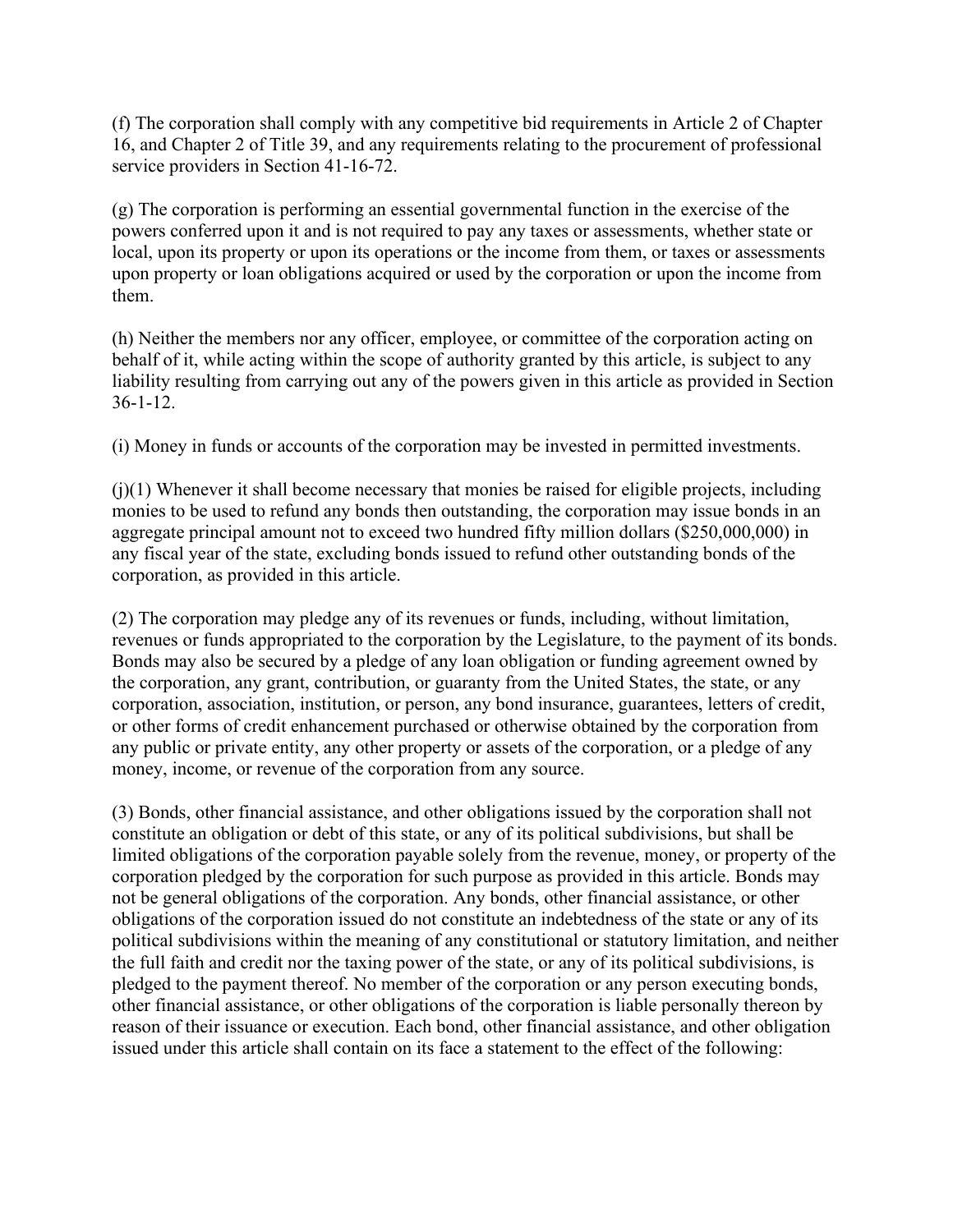a. The instrument is not a general obligation of the corporation, but is a limited obligation of the corporation payable solely from the revenue, money, or property of the corporation pledged therefor.

b. The instrument is not an obligation or debt of the state, or any of its political subdivisions, and neither the full faith and credit nor the taxing power of the state, or any of its political subdivisions, is pledged to the payment of the instrument.

c. The corporation does not have taxing power.

(4) The bonds of the corporation must be authorized by a resolution of the corporation.

(5) The bonds shall bear the date and mature at the time which the resolution provides, except that no bond may mature more than 40 years from its date of issue.

(6) The bonds shall be in a form and shall be executed in a manner prescribed by the corporation. If any of the members or officers of the corporation cease to be members or officers before the delivery of any bonds signed by them, their signatures or authorized facsimile signatures are nevertheless valid and sufficient for all purposes as if they had remained in office until the delivery of the bonds. The bonds may be in the denominations, be executed in the manner, be payable in the medium of payment, be payable at the place and at the time, and be subject to redemption or repurchase and contain other provisions determined by the corporation prior to their issuance.

(7) The bonds may bear interest payable at a time and at a rate as determined by the corporation, including the determination by agents designated by the corporation under guidelines established by it.

(8) Bonds may be sold by the corporation at public or private sale at the price it determines and approves.

(9) Bonds may be secured by the provisions of a resolution or a trust indenture between the corporation and a paying agent or corporate trustee, as appropriate, which may be the State Treasurer or any bank having trust powers or any trust company doing business in this state. A resolution or trust indenture may contain provisions for protecting and enforcing the rights and remedies of the bondholders which are reasonable and proper, including covenants setting forth the duties of the corporation in relation to the exercise of its powers and the custody, safekeeping, and application of its money. The corporation may provide by the resolution or trust indenture for the payment of the proceeds of the bonds and all or any part of the revenues of the corporation to the paying agent or trustee under the resolution or trust indenture or to some other depository, and for the method of its disbursement with safeguards and restrictions prescribed by it.

(10) Any resolution or trust indenture pursuant to which bonds are issued may contain provisions which are part of the contract with the holders of the bonds and which include the following: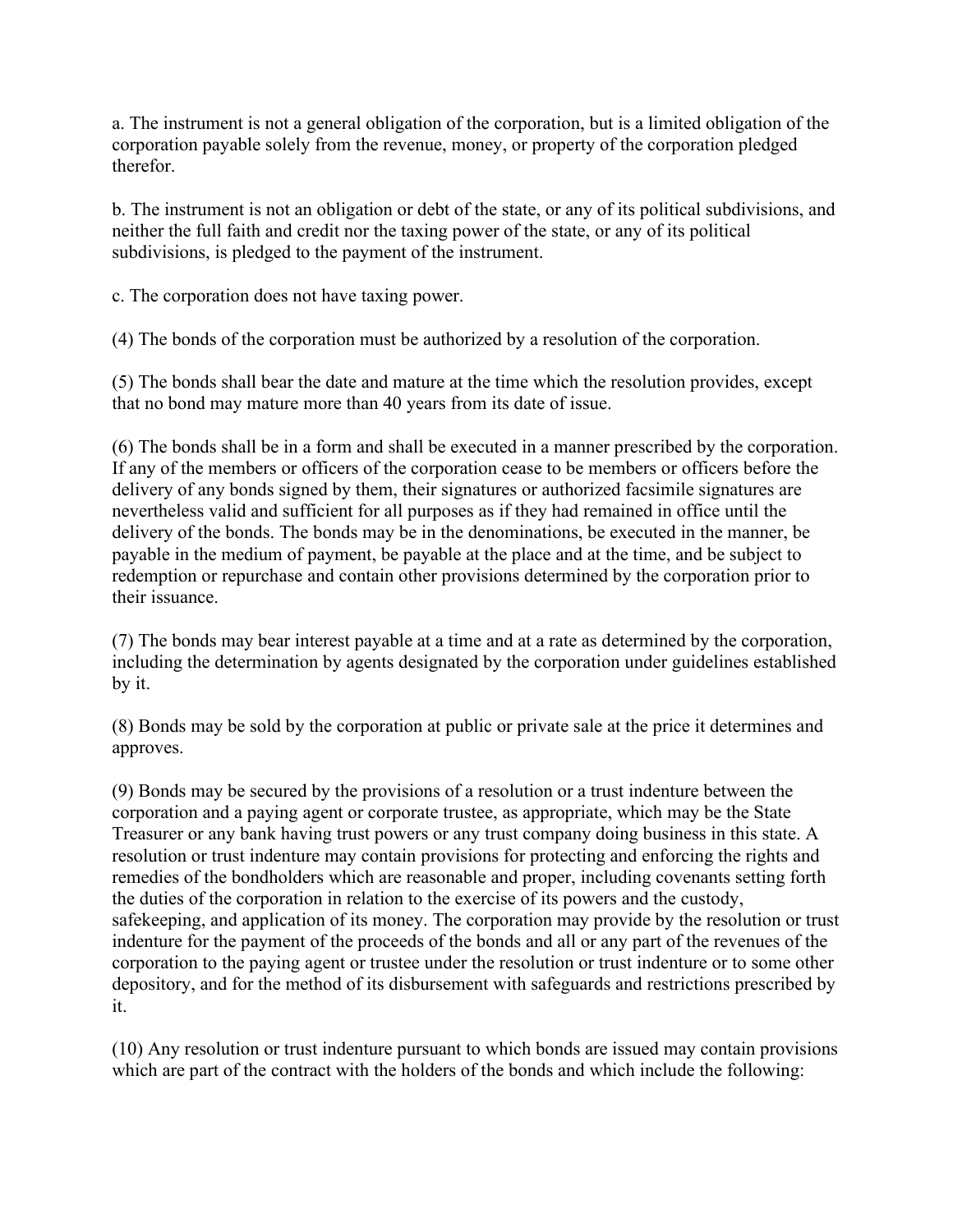a. Pledging specific revenues of the corporation to secure the payment of the bonds.

b. Pledging specific assets of the corporation including, without limitation, loan obligations owned by it to secure the payment of the bonds.

c. The use and disposition of the gross income from, and payment of the principal of, and interest on loan obligations and funding agreements owned by the corporation.

d. The establishment of reserves, sinking funds, and other funds and accounts, and their regulation and disposition.

e. Limitations on the purposes to which the proceeds from the sale of the bonds may be applied, and limitations on pledging the proceeds to secure the payment of the bonds.

f. Limitations on the issuance of additional bonds, the terms upon which additional bonds may be issued and secured, and the refunding of outstanding bonds.

g. The procedure, if any, by which the terms of any contract with bondholders may be amended or abrogated, the amount of bonds, if any, the holders of which must consent thereto, and the manner in which any consent may be given.

h. Vesting in a trustee property, rights, powers, and duties as the corporation may determine, limiting or abrogating the right of bondholders to appoint a trustee, and limiting the rights, powers, and duties of the trustee.

i. Defining the acts or omissions which constitute a default, the obligations or duties of the corporation to the holders of the bonds, and the rights and remedies of the holders of the bonds in the event of default.

j. Requiring the corporation or the trustee under the trust indenture to take any and all other action to obtain payment of all sums required to eliminate any default as to any principal of and interest on loan obligations and funding agreements owned by the corporation or held by a trustee, which may be authorized by the laws of this state.

k. Any other matter relating to the terms of the bonds or the security or protection of the holders of the bonds which may be considered appropriate.

(11) Any pledge made by the corporation to secure its obligations with respect to grants, bonds, or other financial assistance is valid and binding from the time the pledge is made. The revenue, money, or property pledged and received by the corporation is immediately subject to the lien of the pledge without any physical delivery or further act. The lien of any pledge is valid and binding as against all parties having claims of any kind in tort, contract, or otherwise against the corporation, irrespective of whether the parties have notice of the pledge.

(12) No recording or filing of the resolution authorizing the grant, the issuance of bonds or other financial assistance, the trust indenture or other financing agreement securing the grant, bonds or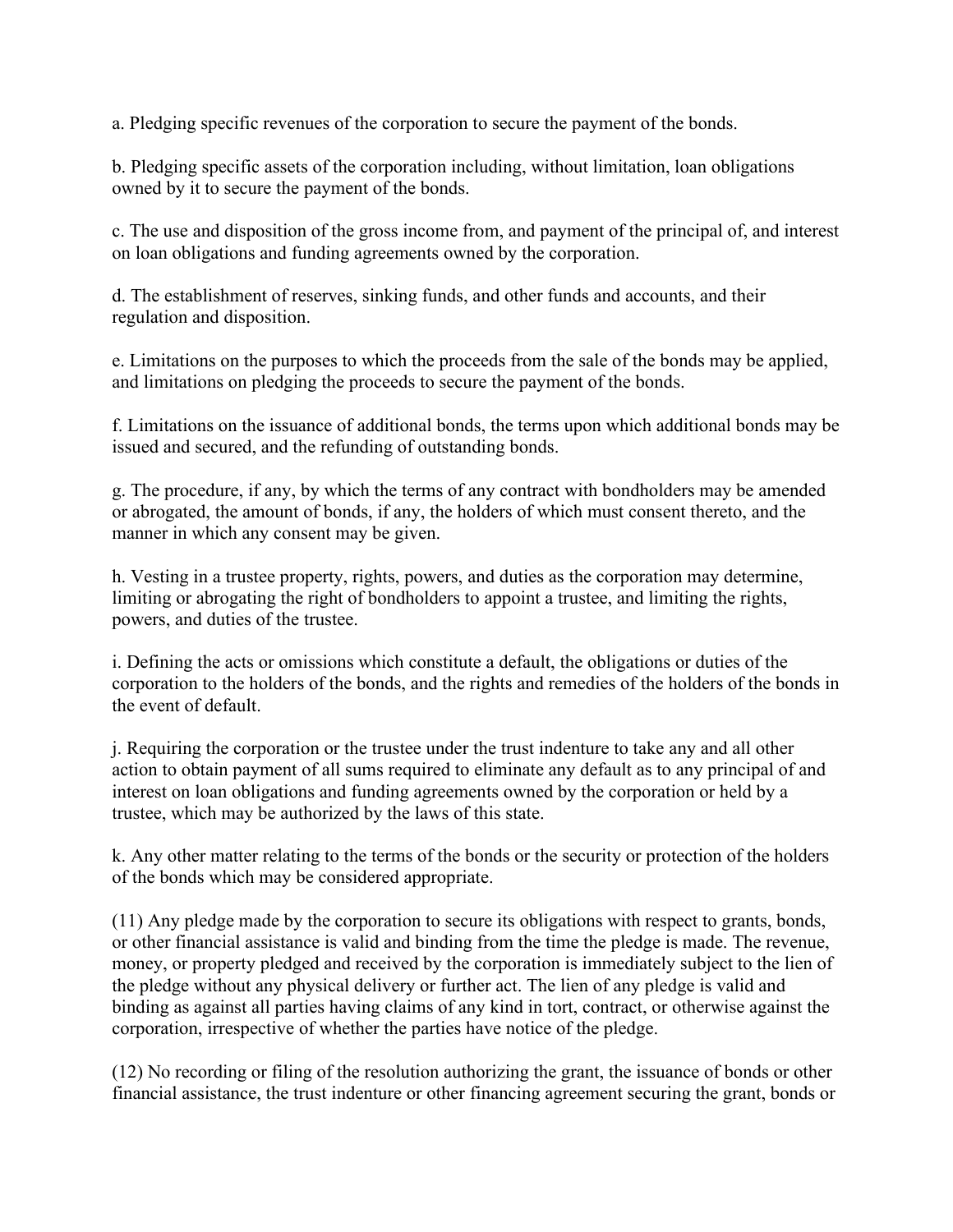other financial assistance, or any other instrument including filings under the Uniform Commercial Code is necessary to create or perfect any pledge or security interest granted by the corporation to secure any grants, bonds, or other financial assistance.

(13) Any bonds issued by the corporation, the transfer of bonds, and the income from them, are free from taxation and assessment of every kind by the state and by the local governments and other political subdivisions of the state.

(14) The bonds issued by the corporation are legal investments in which all public officers or public bodies of the state, its political subdivisions, all municipalities and political subdivisions, all insurance companies and associations, and other persons carrying on insurance business, all banks, bankers, banking associations, trust companies, savings banks, savings associations, including savings and loan association investment companies, and other persons carrying on a banking business, all administrators, guardians, executors, trustees, and other fiduciaries, and all other persons who are now or may be authorized in the future to invest in bonds or other obligations of the state, may invest funds in their control or belonging to them.

(15) The corporation shall be a nonprofit corporation and no part of its net earnings remaining after payment of its expenses shall inure to the benefit of any individual, firm, or corporation, except that in the event its members shall determine that sufficient provision has been made for the full payment of the expenses, grants, bonds, other financial assistance, and other obligations of the corporation, then any net earnings of the corporation thereafter accruing shall be paid to the Connect Alabama Fund.

(16) At any time when no bonds, other financial assistance, or other obligations of the corporation are outstanding, the corporation may be dissolved upon the filing with the Secretary of State of an application for dissolution, which shall be subscribed by each of the members of the corporation and which shall be sworn to by each member before an officer authorized to take acknowledgments to deeds. Upon the filing of the application for dissolution, the corporation shall cease and any property owned by it at the time of its dissolution shall pass to the state. The Secretary of State shall file and record the application for dissolution, in an appropriate book of record in his or her office, and shall make and issue, under the Great Seal of the State, a certificate stating that the corporation is dissolved and shall record the certificate with the application for dissolution.

## *(Act 2021-465, §11.)*

## **Section 41-23-281**

## **Annual report.**

(a) Beginning May 17, 2022, and in conjunction with the annual meeting of the authority and the Alabama Rural Broadband Oversight Committee, as provided for in Section 41-23-272(e), ADECA shall provide a report to the Legislature on all of the following: